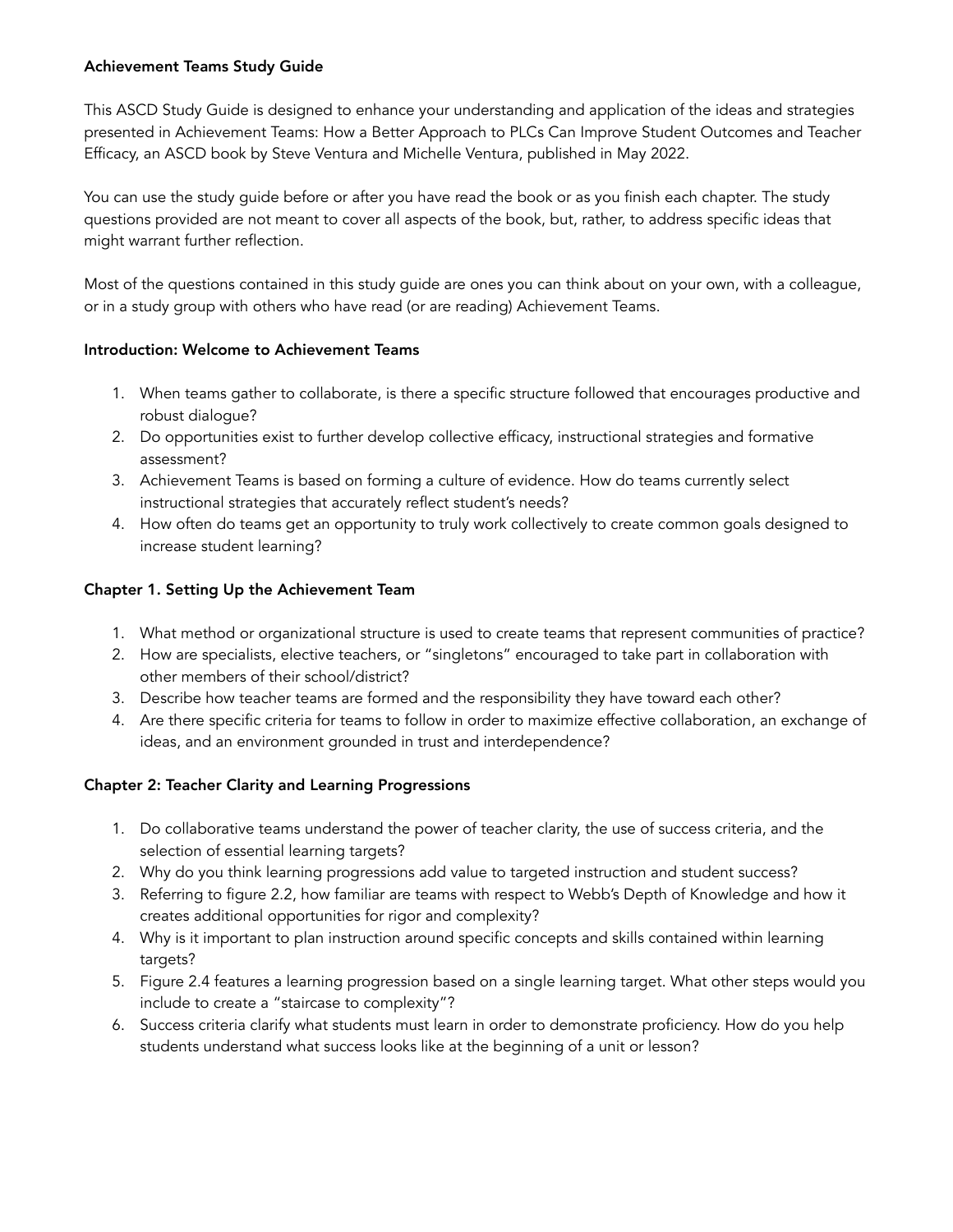### Chapter 3: Clarity of Assessment

- 1. Formative assessment is foundational for Achievement Teams. Do teams understand the difference between formative and summative assessment? How do you know?
- 2. Are teams currently using a pre/post assessment system to truly create credible evidence of instructional success between two assessments?
- 3. What type of feedback is most prevalent in your school/district? Is it accurate, fair, timely, and understandable? Is it designed to improve student achievement? Refer to figure 3.7 for additional information regarding the power of feedback
- 4. If assessment drives the teaching/learning cycle, how often do teams interpret assessment results as an assessment of their instructional success?
- 5. If teams move to a pre/post assessment cycle, what is the understanding between the difference of mirrored and aligned assessment?

### Chapter 4: Planning for Achievement Teams

- 1. How clear are expectations from administration and other decision makers around the process of collaboration?
- 2. How often do teachers get an opportunity to observe other colleagues teach, enabling them to compare their own instructional practices with those of the teachers they observe?
- 3. Instructional leaders can help bridge the gap between high and low impact teachers. How are leaders helping teams practice empathy, feedback, and encouraging all team members to listen and talk – not one of the other?

# Chapter 5: Collect and Chart Data

- 1. Organizing assessment results is critical in determining next steps. Figures 5.4 and 5.5 suggest how data can be represented. Why do visual representations help teachers make valid inferences about their instructional impact?
- 2. If your school or district does not incorporate a pre/post data gathering system, what are your next steps?
- 3. Cut scores for each assessment help determine levels of proficiency. How does distorting a cut score or true score with a weighted score alter assessment results? Explain the difference between true scores and weighted scores?
- 4. What other ways can assessment results be organized for maximum interpretation and decision making?

# Chapter 6: Set SMART Goals

- 1. Goals motivate both teachers and students to exert extra effort when completing a specific task. What is the culture of goal setting in your school/district?
- 2. Achievement Teams consider both growth and mastery goal setting. Explain the difference between the two and when they would be most impactful.
- 3. How are students encouraged to create personal goals for themselves? Why would this process increase self-determination theory?
- 4. Goal setting for Achievement Teams occur between a pre/post assessment. How can assessment results be shared with students so they can increase their own levels of metacognition and their own ability to self-reflect?
- 5. Refer to figure 6.5. Do you think this type of goal setting would encourage students to put forth additional effort? Why or why not?